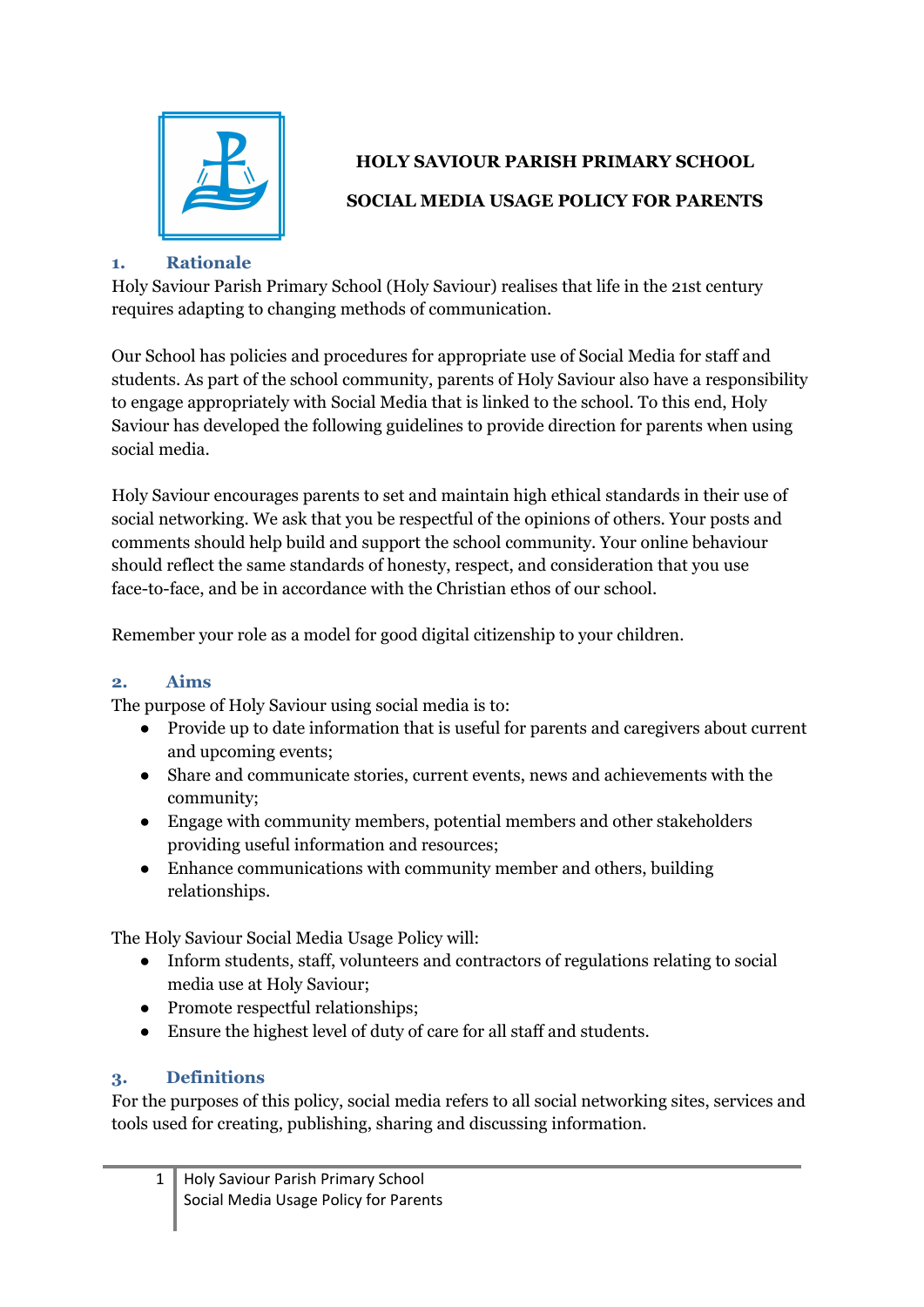Social Media: Websites and applications that enable users to create and share content or to participate in social networking.

<http://www.oxforddictionaries.com/definition/english/social-media> Social Networking: The use of dedicated websites and applications to interact with other users, or to find people with similar interests to ones' own. <http://www.oxforddictionaries.com/definition/english/socialnetworking>

Social media applications or websites relevant to a school context include but are not limited to: Facebook, Google+, Twitter, Linkedin, Instagram, Snapchat, instant messaging, Youtube, Geddup, Edmodo, forums, message boards and all blog or wiki sites. 'Staff' refers to any person employed in any capacity by Holy Saviour. 'School' or 'the school' refers to Holy Saviour.

#### *Individual Accountability:*

Holy Saviour parents are personally responsible for the content that they post, share and respond to online. When posting online, all information is considered representative of your views and opinions and not those of Holy Saviour.

#### *Confidential Information:*

Online postings and conversations are not private. Do not share confidential information, internal School discussions, or specific information about students, staff or other parents.

#### *School Logos:*

Do not use any School logo or image without permission. If you wish to promote a specific Holy Saviour activity or event, please contact the Principal or Deputy Principal for permission or provide a link to the official Holy Saviour Facebook page or Website.

## *Staf -Parent Relations:*

We recognise that many members of our community are both staff members as well as parents or past parents. With this in mind, we ask that parents join the social networking site of teachers and staff with discretion. Keep in mind that as per Australian Government Guidelines, staff members are not required to accept invitations from parents, and are not permitted to 'friend' any students. Parents should respect each individual staff member's personal preferences concerning their social networks. You should never discuss sensitive School matters with staff or other parents using Facebook, blogs and other social media outlets.

## **4. Guidelines for Acceptable Behaviour on Social Networks**

#### *Privacy:*

When posting, even on the strictest settings, parents should act on the assumption that all postings are in the public domain.

#### *School Values:*

| 2 Holy Saviour Parish Primary School  |
|---------------------------------------|
| Social Media Usage Policy for Parents |
|                                       |